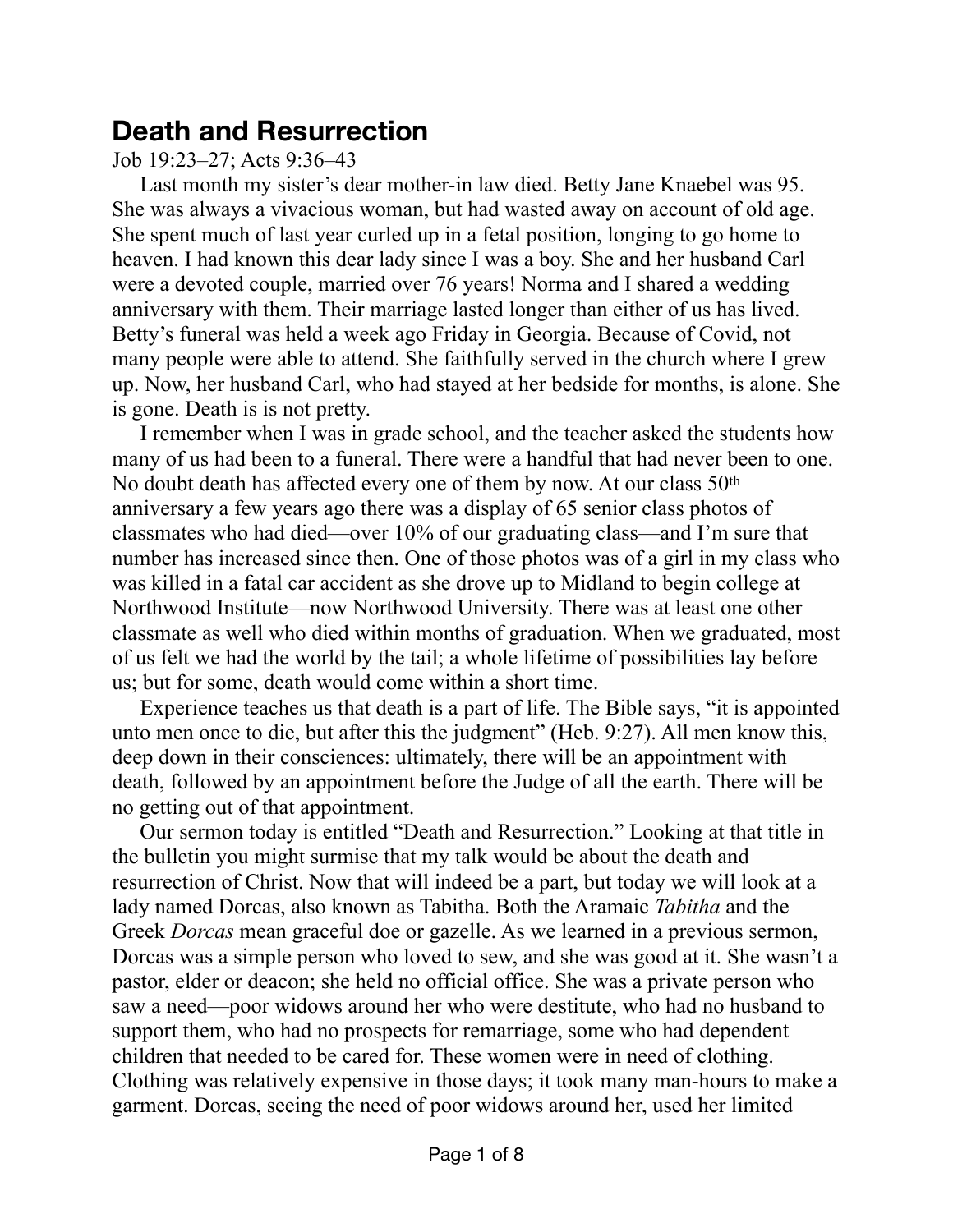means, her love for Christ and her skill of sewing to do the Lord's work. She dedicated herself to the Lord and she sat down to sew. And she made a difference. This is the only place we read about her in the Bible, and what a story it is!

As we meet Dorcas, she has just died. The church is grieving her death. The widows she loved have gathered to wash her body and prepare it for burial. Two of the Christian brothers have been sent to Joppa, about eight miles away, to fetch the apostle Peter.

What is her condition? She is dead. *Death* is defined as the permanent cessation of all vital functions, the end of life. Dorcas has ceased to breathe. All her vital functions have ceased. Death has overtaken her. Nothing more can be done for her, humanly speaking. But the Lord Jesus Christ, ministering through the apostle Peter, raises her to physical life. Her cold, lifeless body warms up. Her color returns. Stiffened muscles and tissues become supple and pliable again. She opens her eyes. She sits up. Her reason, understanding, ability to converse, and memory return. She recognizes her friends and is able to function and engage in conversation once again. The church is overjoyed. Dorcas has experienced death, but through the power of Christ she has been restored to life. She has, in a sense, experienced death and resurrection.

Now we encountered this once before in the story of Lazarus, the brother of Mary and Martha, and friend of the Lord Jesus. Lazarus had died, and his sisters were overcome with grief. They sent for Jesus. Jesus, however, was a little further away, on the other side of the Jordan River, a two-day journey away. By the time he got to Bethany, near Jerusalem, Lazarus had been dead four days, and was already buried. The mourners are gathered at the home of Mary and Martha. Jesus is led to the tomb and commands, "Take the stone away." Martha protests: "Lord, by this time there is a stench, for he has been dead four days." But a few of the stronger men roll the stone away, and Jesus prays. His prayer is simple and eloquent: "Father, I thank You that You have heard Me. And I know that You always hear Me, but because of the people who are standing by I said this, that they may believe that You sent Me." Then he cried with a loud voice, "Lazarus, come forth!" When he said this, the one who had died came out bound hand and foot with grave clothes, and his face was wrapped with a cloth. Jesus said to them, "Loose him, and let him go." Lazarus, too, experience death and resurrection. Dorcas and Lazarus were brought back from death for a time. But of course, both Dorcas and Lazarus died again. As the Bible teaches, "It is appointed unto man once to die." Every one of us will one day die and meet our Maker. It is inevitable. No matter what kind of person you are, no matter how you've lived, no matter what you believed, how much money you had, what religion you are, you are going to die. And this is why each one of us needs desperately to learn what the Bible teaches concerning death and resurrection.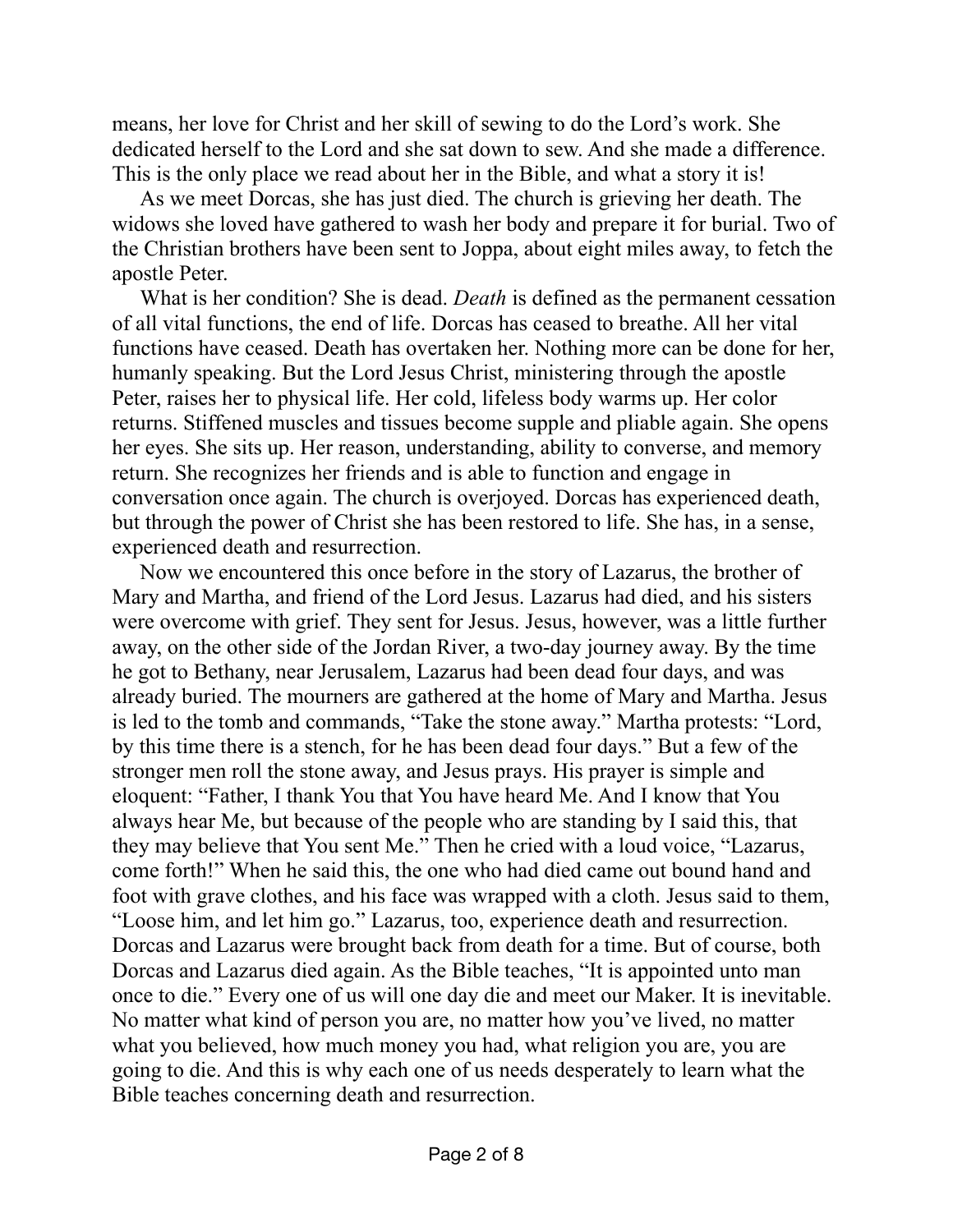*Life* and *death* are actually difficult to define, though easy to recognize. Even a child can tell the difference between a squirrel skittering up and down a tree from a squirrel dead and lying beside the road. The one is alive, seemingly excited about life, scampering up a tree when danger threatens, taunting his attacker that he has just foiled. The other is dead, unmoving, lifeless. Life is the quality that distinguishes a vital and functional being from a dead body. It is how we describe living organisms. Scientists tell us that living organisms undergo metabolism, grow, adapt to their environment, respond to stimuli, and reproduce. Nature confirms that. What is death? The permanent cessation of all vital functions: the end of life. When an organism has died, there is no bringing it back. If it were just sick, we might send for a veterinarian or a doctor. But if it is dead, it's time to call the road crew or the undertaker. Let us look together at several things that we can notice in our Scripture texts. First,

#### **1. Death happens to all**

We read of Dorcas that "This woman was full of good works and charitable" deeds which she did. But it happened in those days that she became sick and died." As we saw in a previous sermon, Dorcas was a godly woman. She had faith in Christ and was part of a Christian church in Lydda, about eight miles inland from Joppa, the only natural port on the eastern shore of the Mediterranean Sea. Dorcas demonstrated her faith by good works. As we have seen, the biblical pattern is "by grace, through faith, unto good works" (Eph. 2:8–9). Salvation is by grace, through faith in Jesus Christ alone. Jesus is the God-man—God almighty come in human flesh. We cannot save ourselves because God's standard is absolute perfection, and none of us measures up to that. So God sent Christ, his only-begotten Son. Through his mother Mary he obtained his humanity, but he did not inherit a sin nature through a human father. He was the perfect, sinless one, who died for others. "When we were yet without strength, in due time Christ died for the ungodly" (Rom. 5:6). Since we could not save ourselves, God took the initiative. Christ died for the ungodly—the *un*deserving. If, knowing our need, we look to Christ in true faith, he will save us. As Paul put it, "Believe on the Lord Jesus Christ, and thou shalt be saved." That is the gospel. Even a child can understand it. What God requires is a true faith—an acknowledgement that I cannot save myself, that I am utterly dependent upon the Lord Jesus Christ to save me. This is abasing to human pride. I can do nothing to save myself. What I do in my own strength is imperfect, done for my own glory rather than the glory of God; it doesn't measure up to God's perfect standard. But what I could not do, Christ has done. He is the Savior and sin-bearer. If I look to him in true faith, he will save me. "Behold! The Lamb of God who takes away the sin of the world!" Dorcas realized this. She professed faith in Christ and was received into the church in Lydda. But she did not stop there. She was "full of good works and charitable deeds which she did." This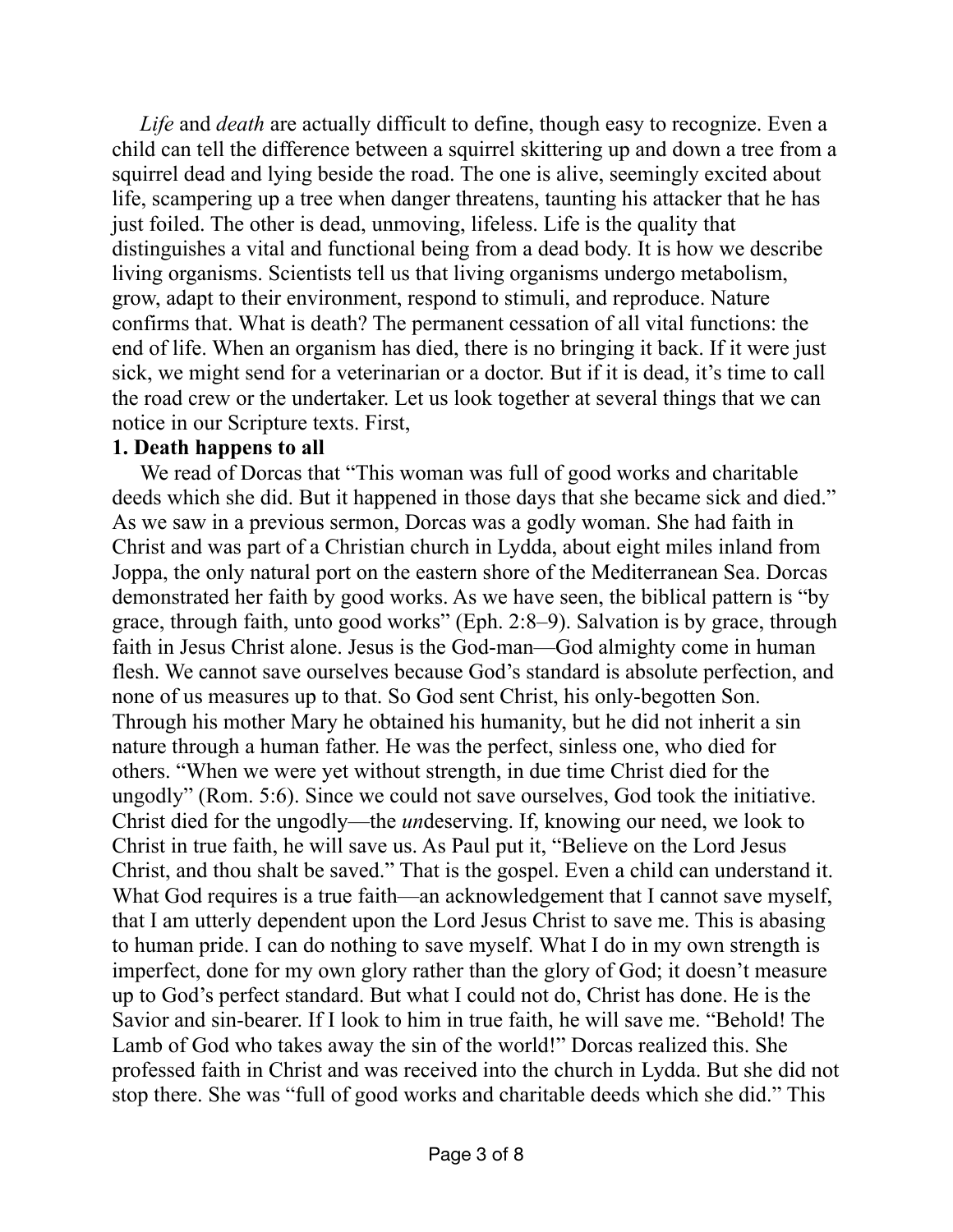is an amazing statement. This is the only person in the entire Bible of whom this is said. Dorcas was full of good works and charitable deeds. She willingly did them. This was the proof that her faith was real, and that God had changed her heart. Dorcas is a living demonstration of the dictum "by grace, through faith, unto good works." She proved that she had a truth faith by the good works that she did. Like all of us, her works were imperfect. As Isaiah said, "all our righteousnesses are as filthy rags." But good works, done in obedience to God's word out of a heart of faith, are, through the mediation of Christ, accounted as righteous in the sight of a holy God. They are the fruit and evidence of a true and living faith. Dorcas's good works were not forced. Nobody had to stand behind her with a whip to make her do them. She believed in Christ, she saw the needs of people around her, and she willingly and eagerly devoted herself to meet those needs.

So here was Dorcas, a good woman—the kind of person we would all love to have as a neighbor or fellow church member. But she died. "It happened in those days that she became sick and died." Why did she die? It was not because God was displeased with her life. Because of sin, it is appointed unto men once to die. Men are allotted 70 or 80 years (Ps. 90). But God has his reasons for calling some to heaven before their time.

This past week one of our young men told me that the wife of his former pastor had died, leaving behind a husband and three teenage children. Here was a middleage woman who had a family that needed her, a pastor-husband who needed her. Here are children who need a mother. Here is a teenage girl now deprived of the counsel and example of her mother; she has no mother she can go to when she needs advice. There will be no mother who can rejoice with her when it comes time for her wedding day. Cancer has claimed another victim. Here is a pastor whose ministry was helped invaluably through the gift of a godly wife—someone whom he could confide in, someone who could help him through the demands of ministry, someone who could help him with hospitality, who could serve alongside the women of the church. Why did this lady die before her time, when my sister, brother-in-law and their family were praying that God would mercifully take their ailing loved one to heaven? Beloved, we do not know the answers to those questions now, but we can be absolutely convinced that our God is infinitely wise, that his ways are higher than our ways, and that he does all things well. As King Nebuchadnezzar once realized, "he doeth according to his will in the army of heaven, and among the inhabitants of the earth: and none can stay his hand, or say unto him, What doest thou?" (Dan. 4:35).

Yes, dear hearer, death happens to all—the old, the young; the rich, the poor; the Christian, the non-Christian; the prepared and the unprepared. It is appointed unto men once to die, and it is our duty to prepare for it. Are you ready to die? Are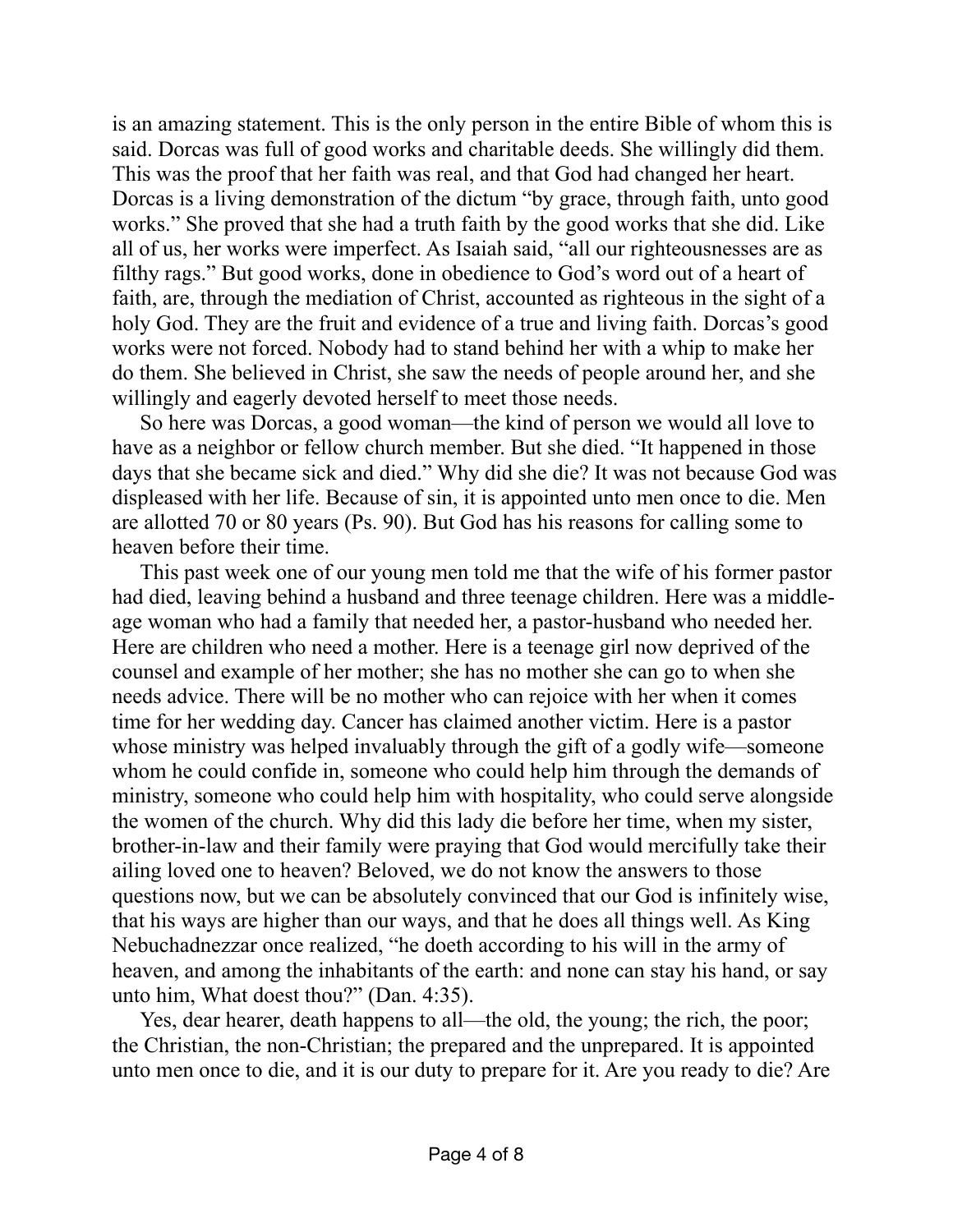you ready to meet the Lord? I beg you, believe on the Lord Jesus Christ, and you will be saved. Second, notice from our text,

### **2. Care for the human corpse**

Again, we read in our text, "It happened in those days that she became sick and died. When they had washed her, they laid her in an upper room." When Dorcas died, she did not die alone. The widows of the church were with her. They grieved. They missed their friend. They were profoundly shaken by her loss. Yet they were Christian people, and they displayed the love of Christ by caring for Dorcas's remains. They treated her corpse with respect. They washed it and set it out to pay their last respects to it. And notice: the body was still Dorcas! It says, "when they had washed *her*." Now death is separation. Physical death is separation of the human soul or spirit from the body. Eternal death is separation of the soul or spirit from the comfortable presence of the living God, to be sent into outer darkness, where there is weeping and gnashing of teeth forever and ever.

But after Dorcas became sick and died, the surviving widows "washed her" that is, washed her body, and laid her body in an upper room. That upper room was the first-century equivalent of the funeral parlor. The body was laid out so those who remained could come pay their respects and grieve together.

Dorcas's body was not thrown out in the trash. It was not taken and unceremoniously dumped in a landfill. It certainly was not mutilated or dismembered or butchered or abused. It was not cannibalized. Why? Because the early Christians believed that man (a biblical category which included woman) was created in the very image of God. Out of all the creatures, only man was formed after God's likeness and has the capacity for a relationship with the living God.

Dear one, do *you* have a relationship with God? You were created to have fellowship with God. As the Catechism observes, "Man's chief end is to glorify God, and to enjoy him forever." The toys and pleasures of this world are only temporary. The "pleasures of sin for a season" eventually come to an end. It is appointed unto man once to die. At the end, our family and friends will all die, and we will be left alone. A husband and wife who once said, "I love you, I commit myself to you, I will always be there for you" will themselves die. None of us knows who will go first. Children usually bury their parents, but sometimes parents bury their children. God alone knows the day of our death, and as Christians we can have the assurance that God will not let us be tempted beyond our ability, but with the temptation he will also provide the way of escape, that we may be able to endure it (1 Cor. 10:13).

Death is inevitable, and as Christians we are wise to prepare for it—to have our house in order, to have a financial plan in place, to draw up a will, to buy life insurance, to make funeral arrangements, to purchase burial plots, etc. But just as the women of the church lovingly washed Dorcas's corpse and prepared it for the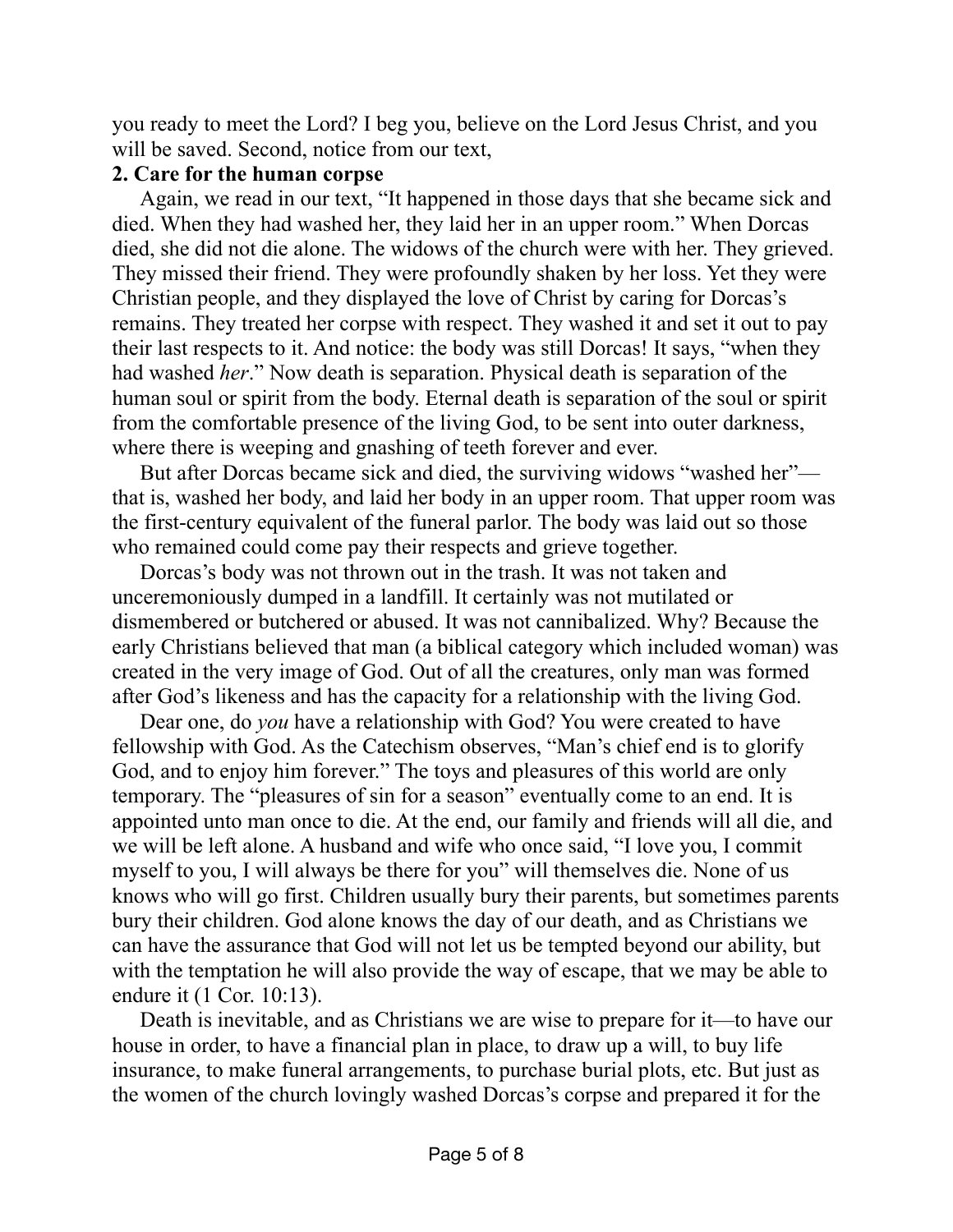congregation to come in an pay their last respects, we too should care for the bodies of the deceased. When our spirit departs from us, our body will still be "us." It will not be nondescript, it will not be undifferentiated matter. The Shorter Catechism, Q. 37, asks, "What benefits do believers receive from Christ at death? The souls of believers are at their death made perfect in holiness, and do immediately pass into glory; and their bodies, being still united to Christ, do rest in their graves till the resurrection" (*Trinity Psalter Hymnal*, p. 970).

The early church believed that the bodies of deceased believers were still united to Christ, so they treated corpses with care. Just as Joseph of Arimathea did a good work by taking down the crucified body of Jesus from the cross and lovingly placing it in his own tomb, newly hewn out of solid rock, so the widows of Lydda did a good work by lovingly preparing the body of Dorcas for Christian burial. Thirdly, observe,

## **3. Hope of the resurrection**

In verses 39–40 we read that the apostle Peter, having been fetched from Joppa (modern Yafo), went up to the upper room and assessed the situation. He heard the testimony of the widows who were the beneficiaries of Dorcas's good works. Then, as our Lord had done before, when he asked all the mourners to leave before raising the daughter of the synagogue ruler from the dead, Peter did likewise. Jesus had put out all the mourners, perhaps because some of them were ridiculing him for saying, "The child is not dead, but sleeping." Then, when everyone except the little girl's father and mother had departed, "He took the child by the hand, and said to her, '*Talitha, cumi*,' which is translated, 'Little girl, I say to you, arise.' Immediately the girl arose and walked, for she was twelve years of age" (Mark 5:41). Oh, the power of Christ!

So, in the present case, Peter put out of the room all the mourners, knelt down and prayed. And turning to the body he said, "Tabitha, arise."

Note: Peter didn't do this in his own strength. First, he prayed. *Prayer* means to address God with adoration, confession, supplication or thanksgiving. In the words of our Catechism, "Prayer is an offering up of our desires unto God, for things agreeable to his will, in the name of Christ, with confession of our sins, and thankful acknowledgment of his mercies." Why did Peter pray? Because he knew he could not raise Dorcas from the dead by his own power. God alone is the Lord and giver of life; God alone could raise her. And so as his Lord before had said (in the Aramaic language of ancient Israel), "Little girl, arise," now Peter, after his prayer, speaks to Dorcas and (using her Aramaic name) says, "'Tabitha, arise.' And she opened her eyes, and when she saw Peter she sat up"—truly an amazing miracle performed by the power of Christ!

Why did Peter do this? It was important to show, at that time before the completion of the Holy Scriptures, that the ascended Christ still had the power of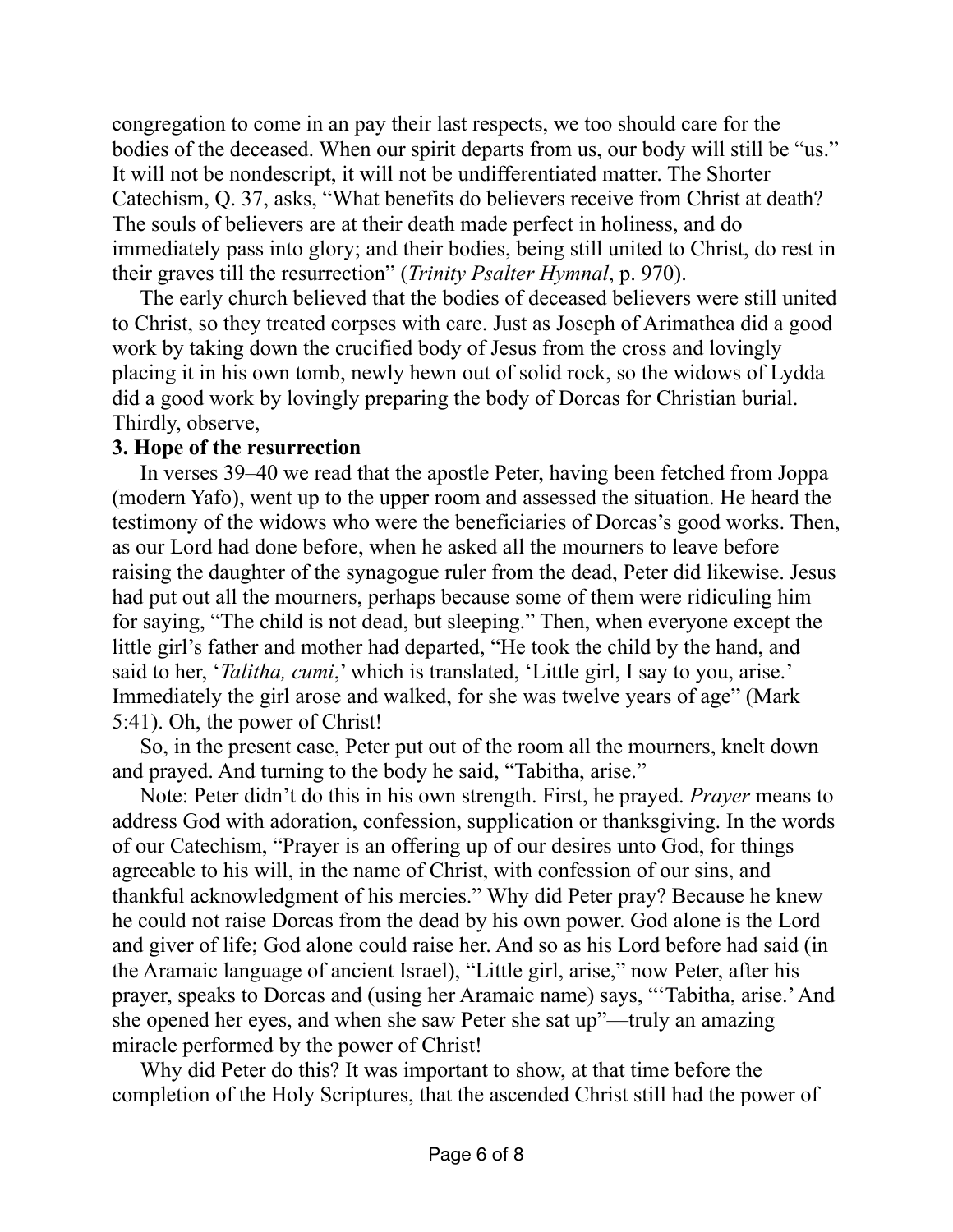life and death, still had the power to raise the dead. Brothers and sisters, this is for us as well. Your Lord, who is the way, the truth and the *life*, still has the power to give life. As he spoke in John, "For as the Father has life in Himself, so He has granted the Son to have life in Himself, and has given Him authority to execute judgment also, because He is the Son of Man. Do not marvel at this; for the hour is coming in which all who are in the graves will hear His voice and come forth those who have done good, to the resurrection of life, and those who have done evil, to the resurrection of condemnation."

As Job professed, "I know that my Redeemer lives, and He shall stand at last on the earth; and after my skin is destroyed, this I know, that in my flesh I shall see God, whom I shall see for myself, and *my* eyes shall behold, and not another."

As I mentioned a few moments ago, the wife of one of our young men's former pastor died, leaving behind a husband and three teenage children. When he told me, the two of us prayed for the family. I later wrote the pastor a note, using words reminiscent of our Old Testament text: "May the God of all comfort comfort you, dear brother! How thankful to know that our Redeemer lives, and that we who have fled to him for salvation will see him face-to-face at the latter day, when there will be no more death, nor sorrow, nor any more pain."

Here at the foot of the cross there is real comfort! Christian, your Savior Jesus has conquered death. He says, "Because I live, ye shall live also." What kind of comfort does the world offer? "You're in our thoughts at this difficult time." "We're pulling for you, friend." Your loved one is probably up there having a beer with his buddies in the afterlife." Or the one on the display commemorating the deceased members of my high school graduating class: "Never forgotten." How is that a comfort to a grieving family member? We all know that plenty of people who have died have been forgotten? Who knows the name of the unknown soldier? What about a badly decomposed body that has washed ashore? Adolph Hitler, Lee Harvey Oswald and Osama Bin Laden have not been forgotten; is that a comfort to their families?

Only in the gospel is there real comfort. The Bible tells us that every single human being was fashioned by the God of heaven for a purpose, that every life has meaning. Out of all the creatures, only man was made in the image of God, made to have a relationship with God. The whole human race fell in our forefather Adam. "As in Adam all die, so in Christ shall all be made alive." All those who look to Jesus in true faith are redeemed

For the Christian, to be absent from the body is to be present with the Lord. For the Christian, to die in Christ is far better than physical life. The apostle Paul said, "I am in a strait betwixt two, having a desire to depart, and to be with Christ; which is far better." "Eye hath not seen, nor ear heard, neither have entered into the heart of man, the things which God hath prepared for them that love him." For the